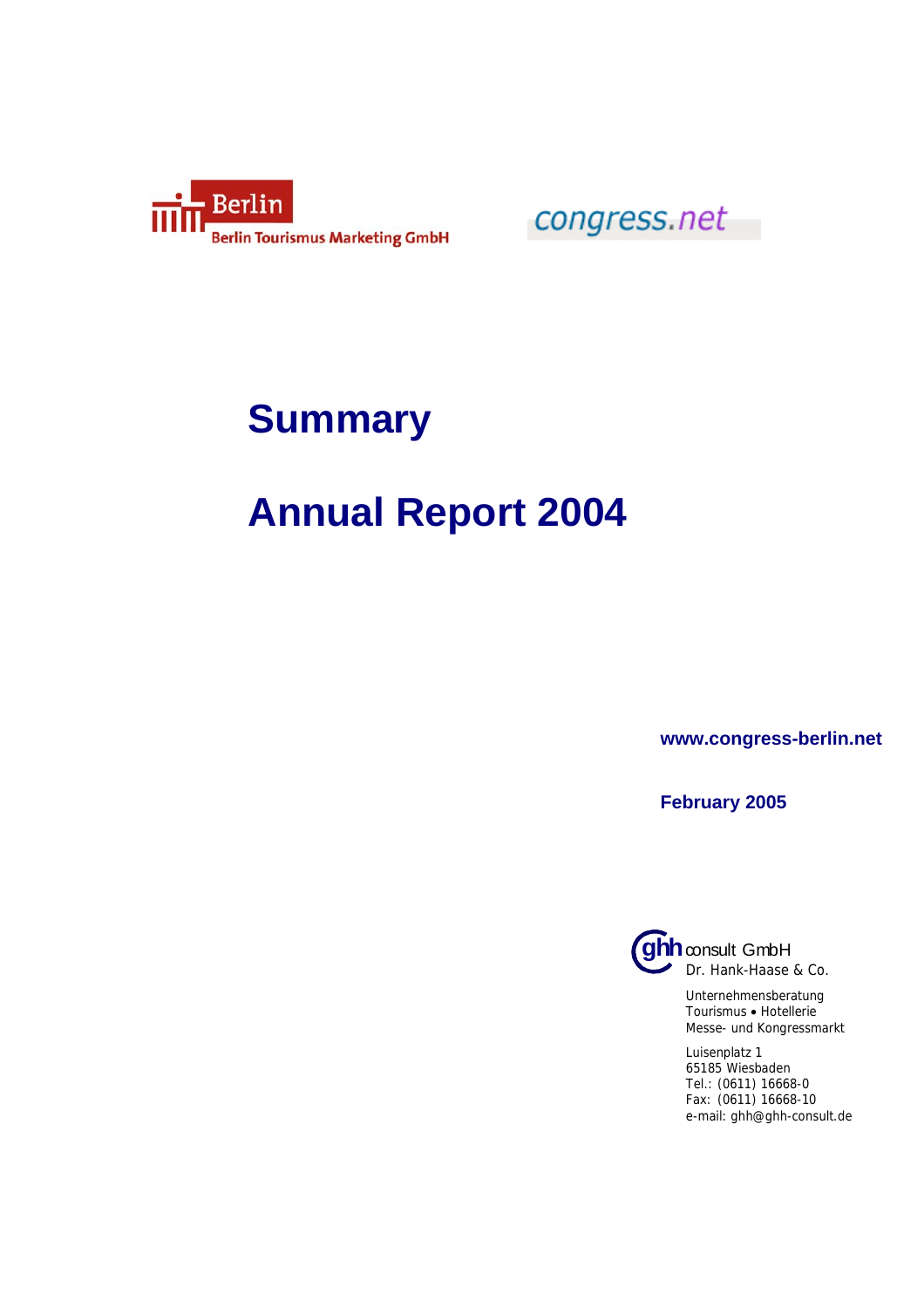## **1 SUMMARY**

- In **Berlin 259 providers of venues** offer a total meeting space of around 321,500 m².
- **152 hotels** (59% of providers) have 78,600 m² event space at their disposal (24% of meeting space).
- **6 congress centres and halls** (2% of providers) offer 57,900 m² event space (18% of meeting space).
- **101 unusual venues** ("locations", 39% of providers) make available 185,000 m² event space (58% of the meeting space).
- 22% of convention hotels and 100% of congress halls took part in **congress.net** in 2004. Together, they represent **just under 70% of the total space offering** in venues of this kind.
- 10% of the location operators who also offer 10% of the total event space in Berlin – took part.
- In 2004 more than **80,000 events were staged for approximately 6.2 million participants**. The number of events and participants was considerably higher than in 2003 (72,400 events with 5.7 million participants). This corresponds to an increase of  $+$  10% in events and  $+$ 9% in participants.
- The Berlin **convention hotels** play a key role: 3.3 million participants (+ 12%) attended 67,200 events (+ 14%) (2003: 60,000 events with 2.9 million participants).
- In the **congress centres** and **halls** around 1,750 (+ 7%) events were staged in the course of 2004 with approximately 700,000 participants (+ 11%) (2003: 1,640 events with 630,000 participants).
- Around 10,900 events were recorded in 2004 in the so-called "**Locations**"(unusual venues) with approximately 2.2 million participants (2003: 10,700 events with 2.2 million participants).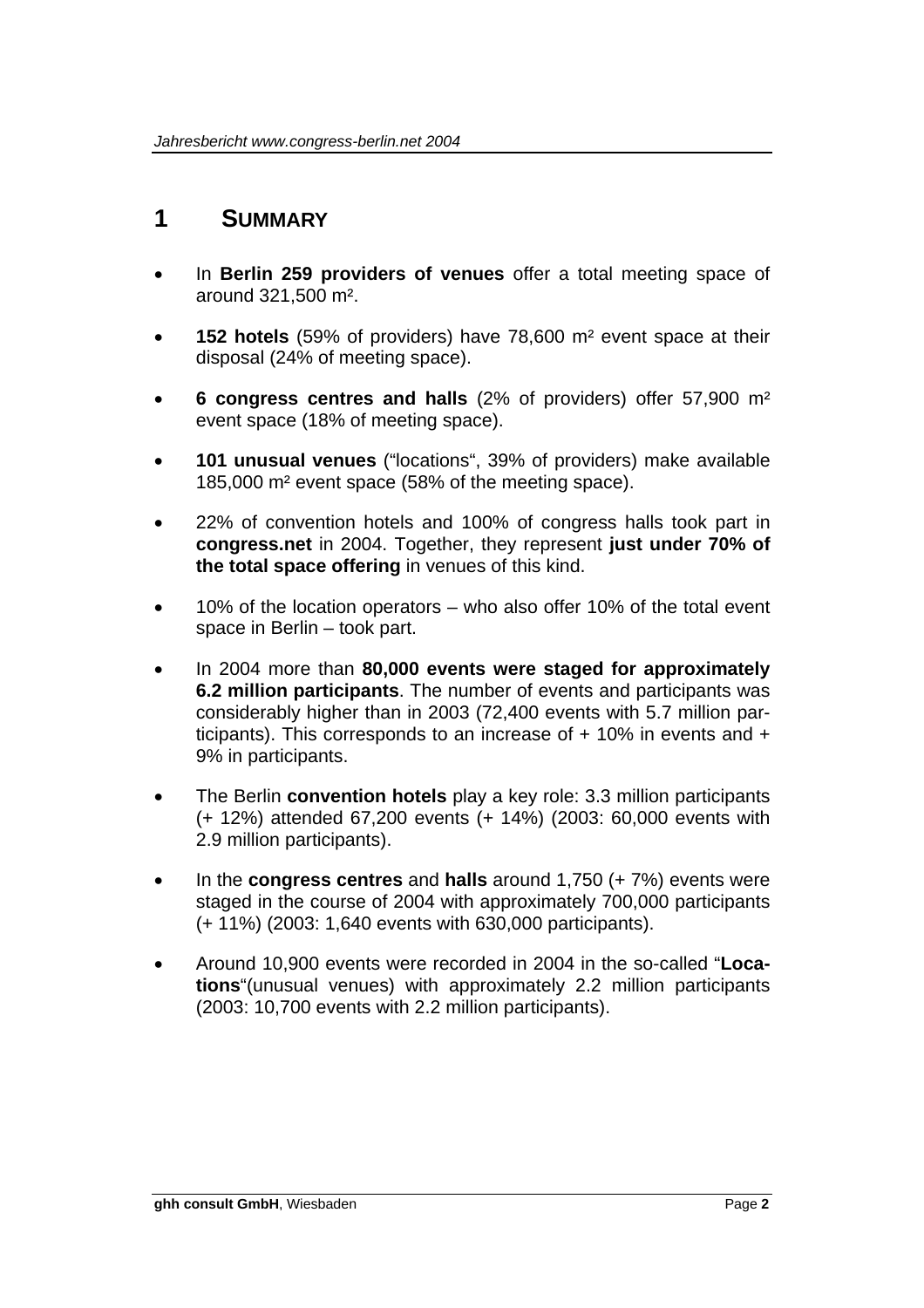- Overall, it can be said that the **convention market improved considerably in comparison with 2003**. Both the number of events and participants climbed dramatically. Hotels chalked up especially high growth rates.
- When it comes to **event size,** there is a clear trend towards a larger proportion of **smaller events**.
- **Events with up to 20 participants** accounted for half of all events in 2004.
- Overall, **events with fewer than 100 participants** accounted for 90% of total volume. This share rose by 4 percentage points in comparison to the previous year.
- Compared with 2003, the **average event length** fell from 1.7 to 1.6 days. Whereas hotels and locations only experienced a minor reduction in event length, the average event length for convention, municipal and multi-purpose halls was far shorter than the previous year (2004: 1.9 days, 2003: 2.4 days).
- The **proportion of one-day events** in Berlin increased from 66% in 2003 to 73% in 2004.
- The **seasonal distribution of events** in 2004 was similar to that in 2003. With 130 index points, November was the month with the highest number of events in 2004 (2003: most events in October with 125 index points).
- In 2004 **meetings** (36%), **conferences,** (13%), **seminars** (10%) and **other events** (9%) were the dominant **types of function** in Berlin. These shares are similar to the previous year. In the case of hotels as well as congress, municipal and multi-purpose halls meetings accounted for by far the largest share of all events (38% respectively). Events (35%) and seminars (24%) had the largest shares in the locations.
- Amongst all **organisers** more than 70% of all functions were staged by the **private sector** (2004: 71%, 2003: 74%).
- Whereas the share of the private sector fell, the share of **associations and organisations** as organisers increased. The share of the **agencies and PCOs** stagnated and that of the **public institutions**  increased slightly.